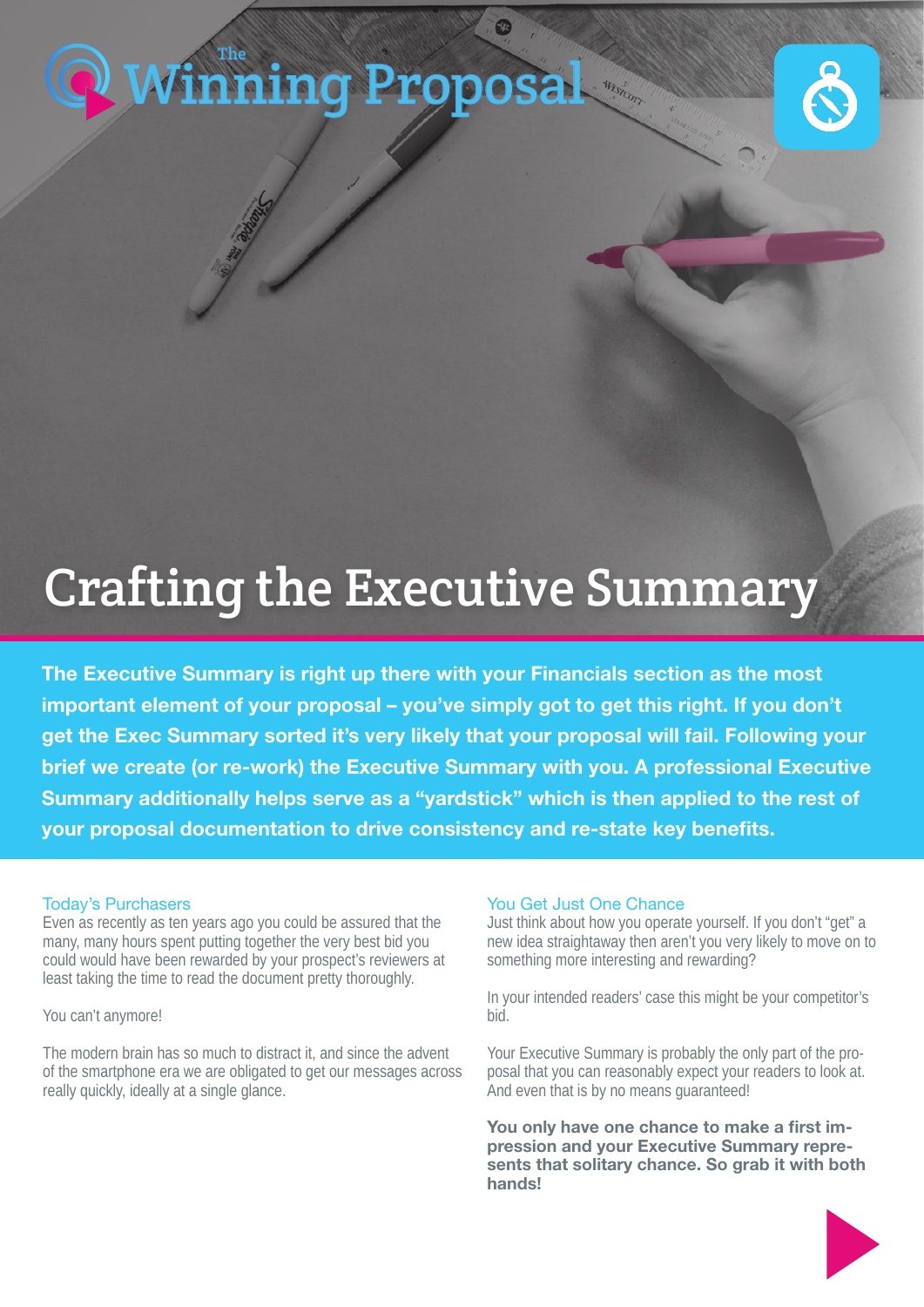

**Strategy and Marketing directly to our targeted<br>
<b>Strategy and Mest was absolutely invaluable.**<br>
The Marketing Officer. DoctorLink **The sales proposals and presentations that they developed with us were outstanding. The underlying messages were simple and crisp, appealing directly to our targeted audiences. Their role in delivering key sales wins in London and in the South West was absolutely invaluable. Example and crisp, appealing directly to our targeted<br>
audiences. Their role in delivering key sales wins in<br>
London and in the South West was absolutely invaluable.<br>
Chief Commercial Strategy and Marketing Officer, Docto** 

Our Winning Formula

We have a tried-and-tested formula for Executive Summary construction that we deploy to speedily capture the hearts and minds of your prospects.

A cornerstone of our formula is being succinct – you really have to pack your punches.

It is actually easier to write reems of waffle than craft a high impact Exec Summary, which is why so many of them are so bad!

Blaise Pascal recognised this in 1656 when he wrote: "If I had more time, I would have written a shorter letter"

#### How we do it

We start by requesting that you be prepared to invest a little more time than you might previously have invested in preparation to get your Executive Summary spot on.

### 66 I would have written a shorter letter, but I did not have the time.

Blaise Pascal, "Provincial Letters: Letter XVI" {4 December 1656}

In our facilitated Executive Summary workshop we guide you and your bid team to assess the most appropriate messages for your intended audience and how to deliver them in the zestiest way possible.

We can start this process by reviewing your proposed draft Executive Summary and / or taking a look at Executive Summaries from your most recent proposals. Time and time again, though, we deliver

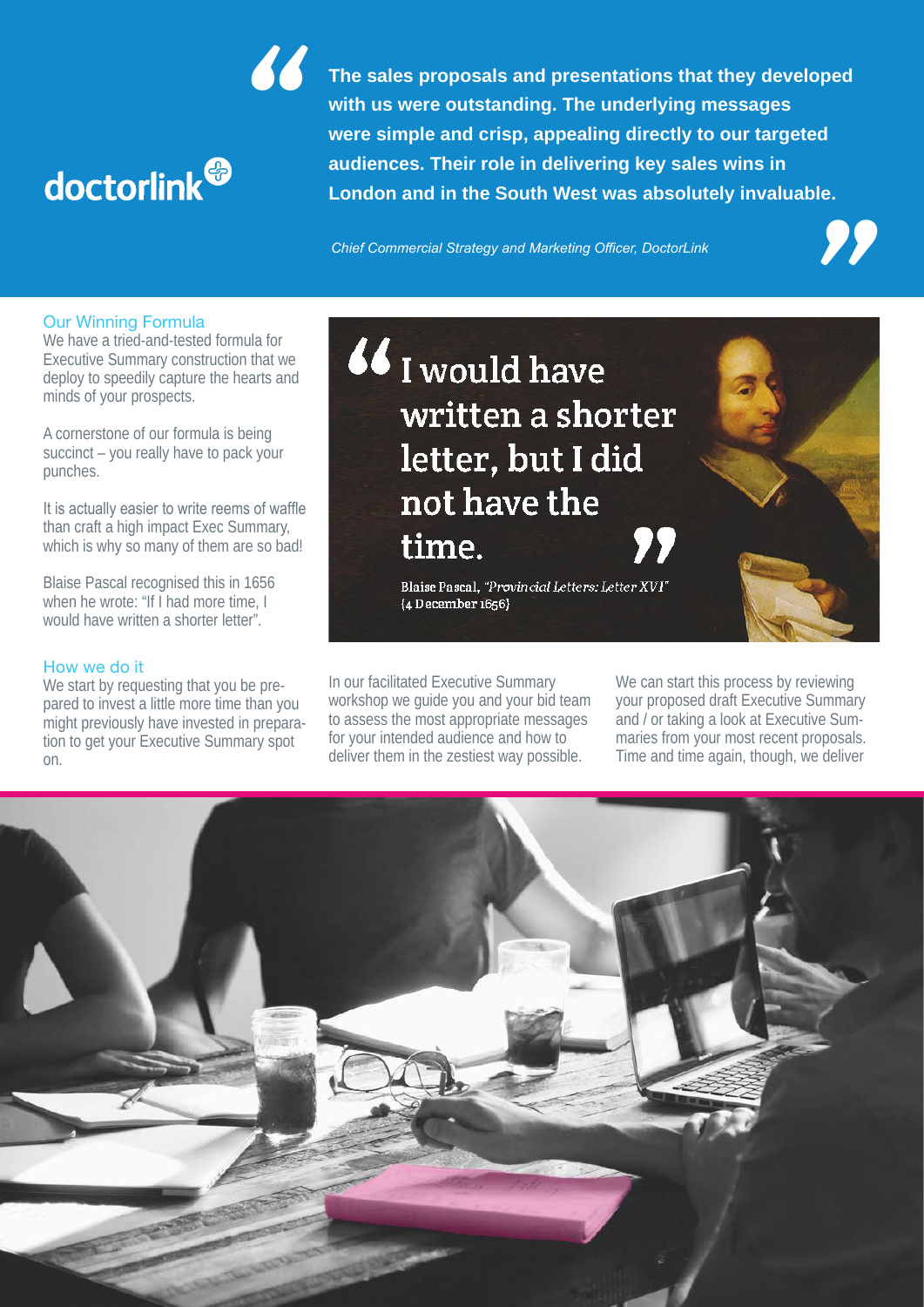**In our facilitated Executive Summary workshop we guide you and your bid team to assess the most appropriate messages for your intended audience and how to deliver them in the zestiest way possible..**



the best results when we move away from any entrenched notions or draft wording and start over as a group, collaboratively building a new Executive Summary from the ground up.

As a consequence of our Executive Summary workshop you are better able to immediately grab the attention of your audiences and maintain it through the proposal, over and over.



**We sought a strategic business partner able to quickly understand our needs for development and to help define our top level plan for future success ... throughout Duncan [the Winning Proposal] impressed us with his thoughtfulness, professionalism and dedication.** and to help define our top level plan for future<br>success ... throughout Duncan [the Winning<br>Proposal] impressed us with his thoughtful-<br>ness, professionalism and dedication.<br>Group Marketing Director, benenden group



*"*